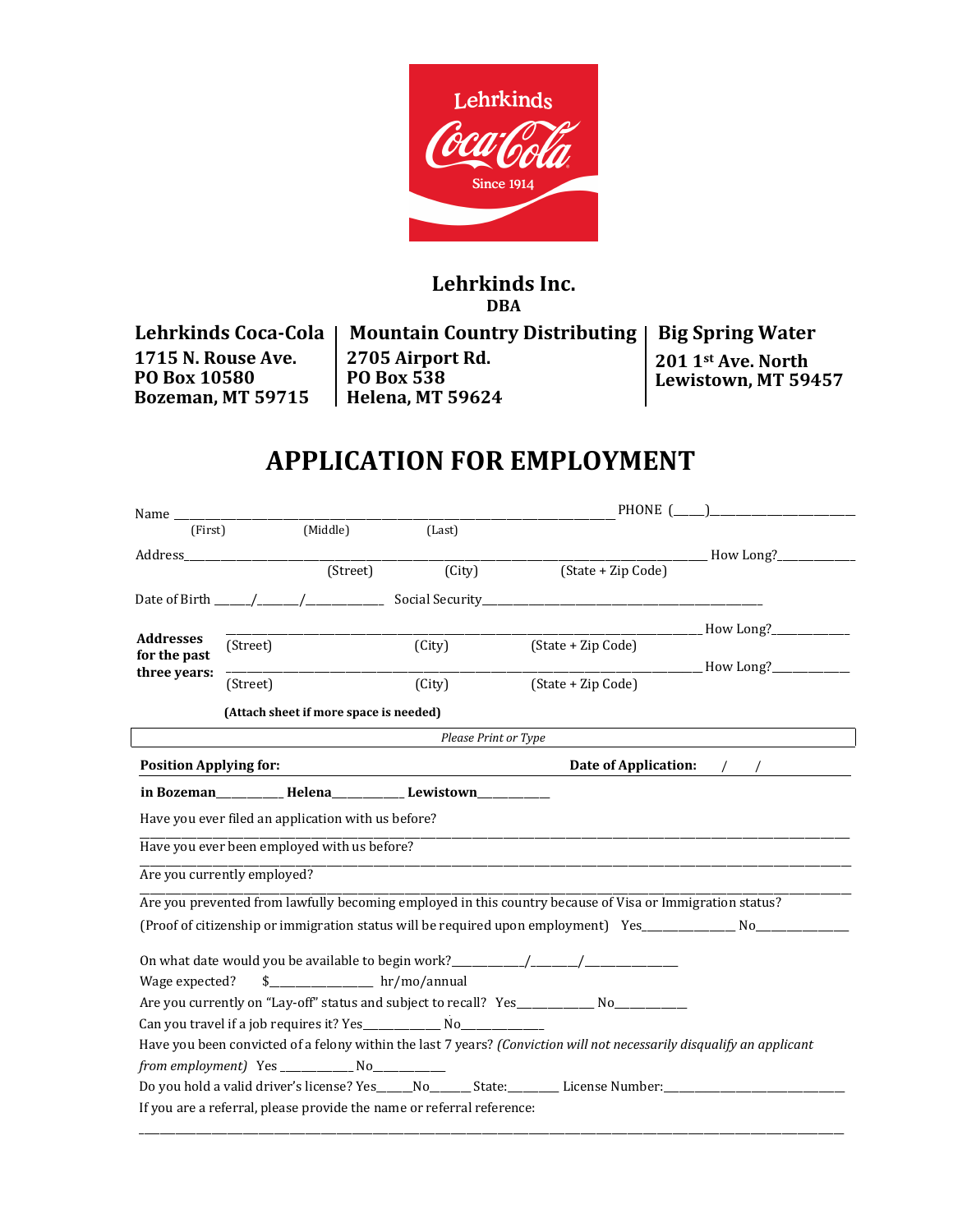# **Education:**

| Name and Address of School                                             | Course of Study                                                                             | <b>Years Completed</b> | Diploma/Degree                                                                                                                 |
|------------------------------------------------------------------------|---------------------------------------------------------------------------------------------|------------------------|--------------------------------------------------------------------------------------------------------------------------------|
|                                                                        |                                                                                             |                        |                                                                                                                                |
| <b>Elementary School</b>                                               |                                                                                             |                        |                                                                                                                                |
| High School                                                            |                                                                                             |                        |                                                                                                                                |
| College                                                                |                                                                                             |                        |                                                                                                                                |
| Other (Please specify)                                                 |                                                                                             |                        |                                                                                                                                |
| Employment History (Attach sheet if more space is needed):             |                                                                                             |                        |                                                                                                                                |
|                                                                        |                                                                                             |                        | <b>NOTE:</b> DOT requires employment for at least 3 years and/or Commercial Driving experience for the past 10 years is shown. |
|                                                                        |                                                                                             |                        |                                                                                                                                |
|                                                                        |                                                                                             |                        |                                                                                                                                |
|                                                                        |                                                                                             |                        |                                                                                                                                |
|                                                                        |                                                                                             |                        |                                                                                                                                |
|                                                                        |                                                                                             |                        |                                                                                                                                |
|                                                                        |                                                                                             |                        |                                                                                                                                |
|                                                                        |                                                                                             |                        |                                                                                                                                |
|                                                                        |                                                                                             |                        |                                                                                                                                |
|                                                                        |                                                                                             |                        |                                                                                                                                |
|                                                                        |                                                                                             |                        |                                                                                                                                |
| REASON FOR LEAVING THE RESIDENCE OF A SERIES OF THE REASON FOR LEAVING |                                                                                             |                        |                                                                                                                                |
|                                                                        |                                                                                             |                        |                                                                                                                                |
| Information:                                                           |                                                                                             |                        |                                                                                                                                |
| Other Qualifications                                                   |                                                                                             |                        |                                                                                                                                |
|                                                                        |                                                                                             |                        | Summarize special job-related skills and qualifications acquired from employment or other experience. Especially               |
|                                                                        | skills in areas other than the primary skill applied for on this application (multi-skill). |                        |                                                                                                                                |

**Special Licenses** 

 $\sim$ 

 $\overline{\phantom{0}}$ 

State any additional information you feel may be helpful to us in considering your application.